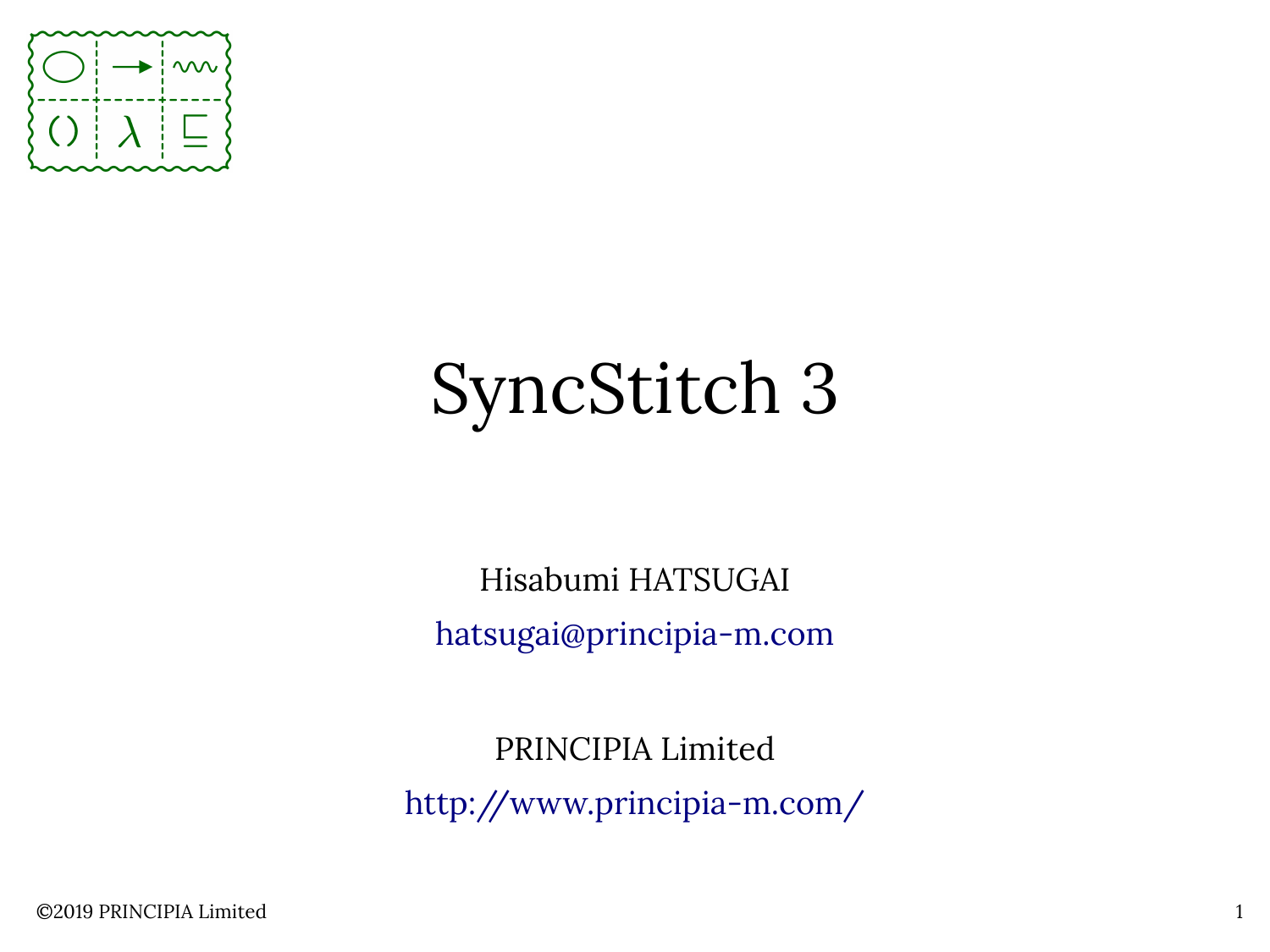

- Redesigned Process Explorer
- Model checking with temporal logics
	- Temporal Logics
		- Linear Temporal Logic (LTL)
		- Computation Tree Logic (CTL)
	- Atomic Propositions
		- **Observants**
		- **Fluents**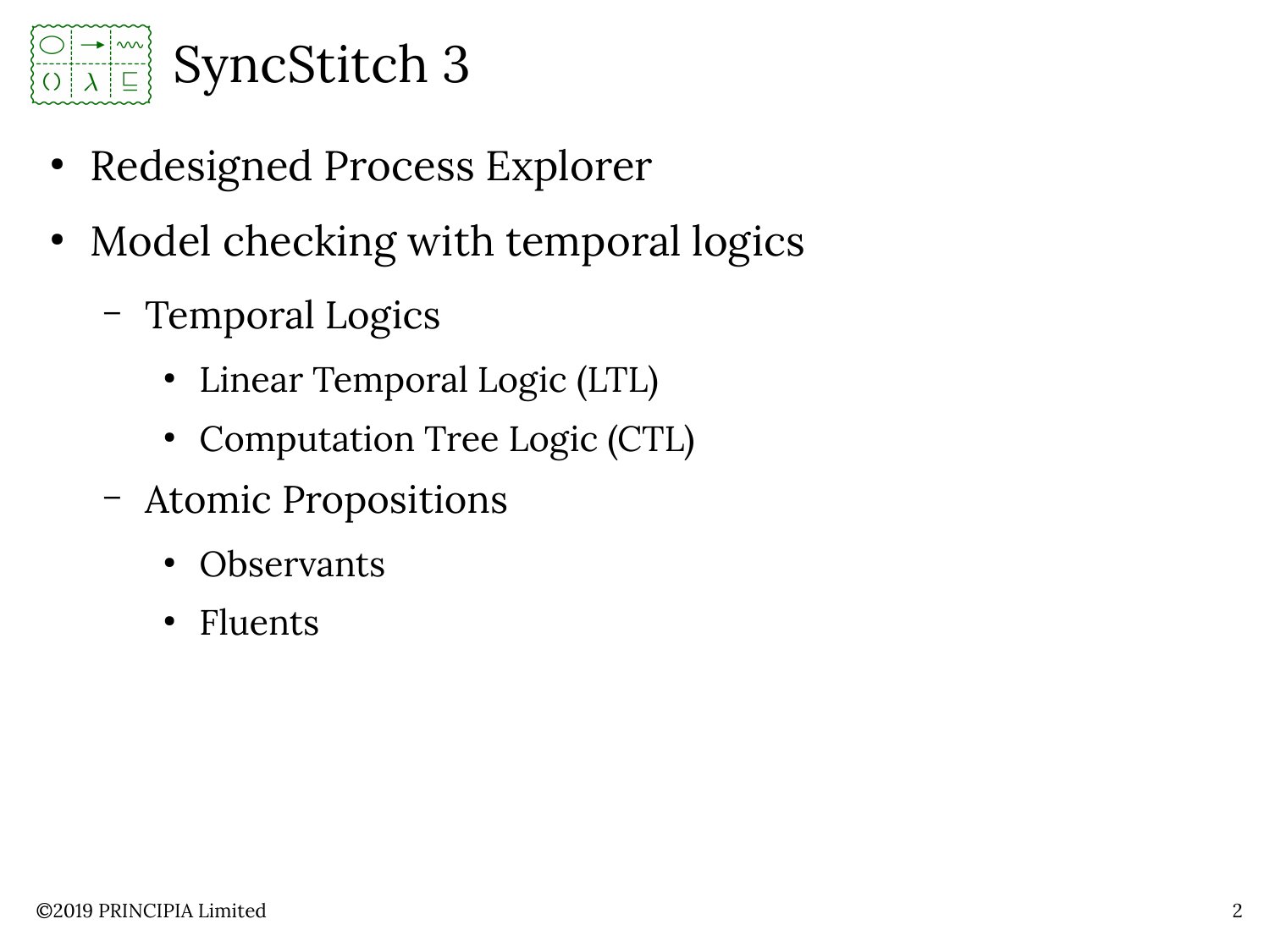

### Process Explorer

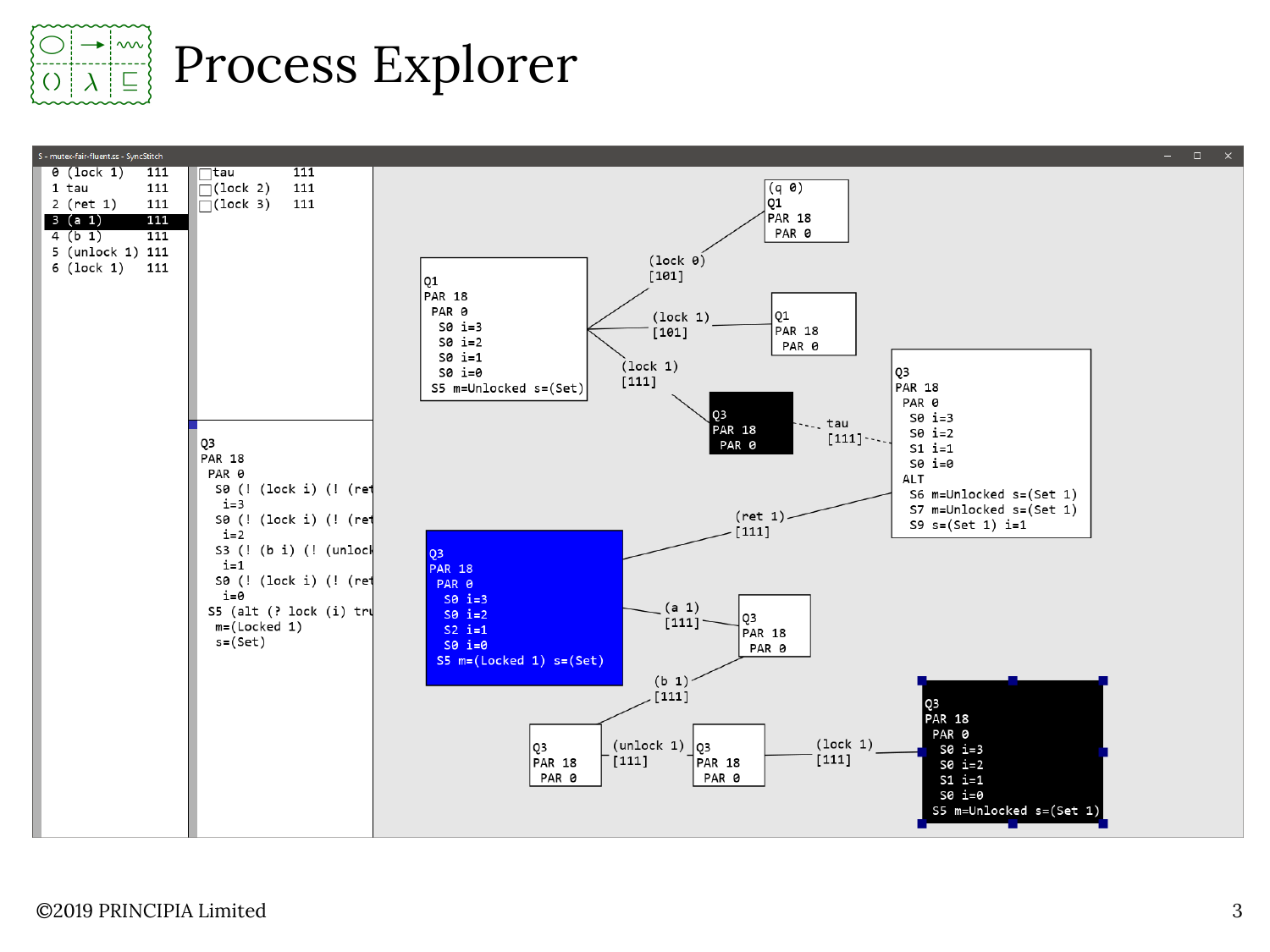

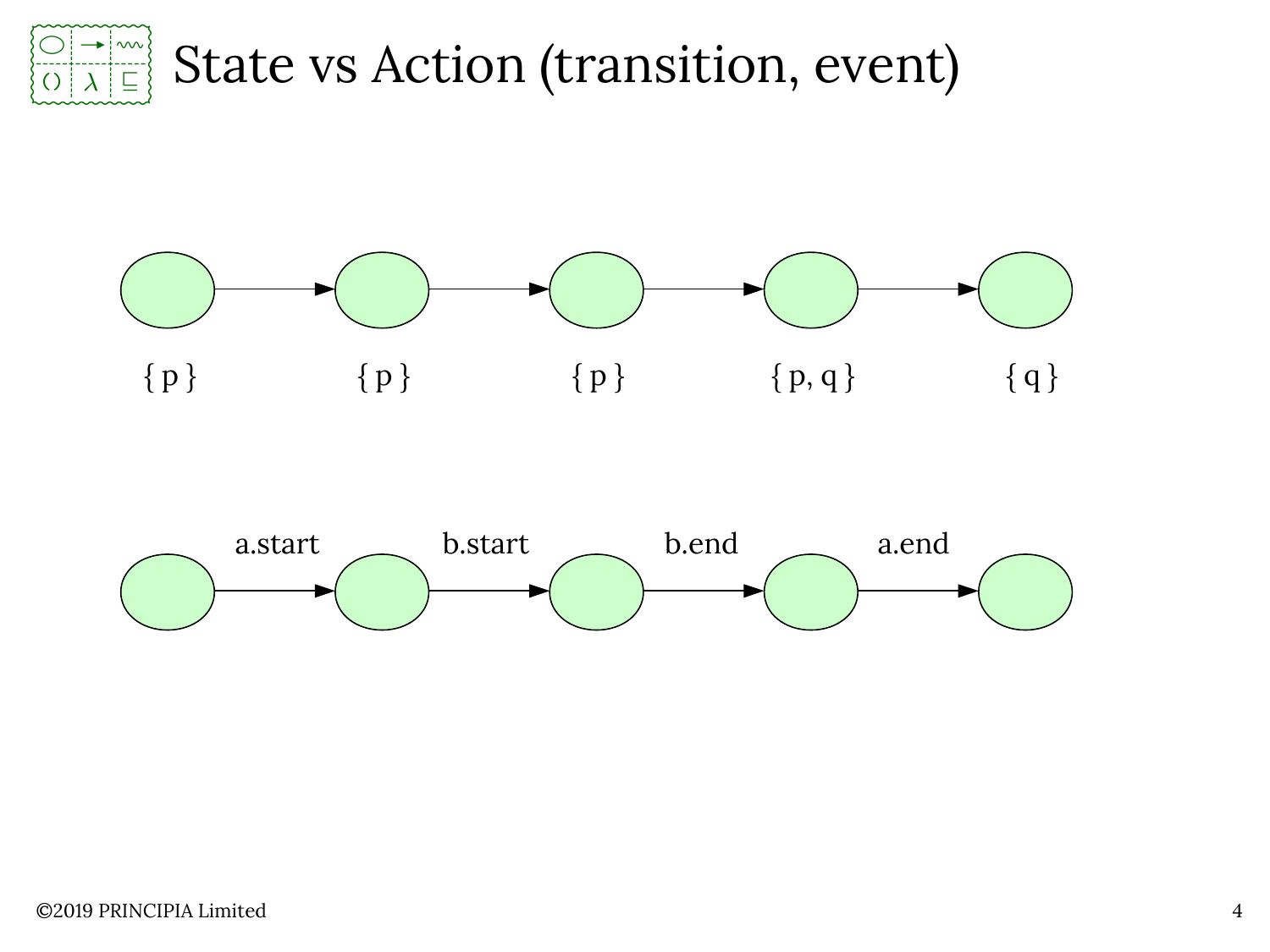

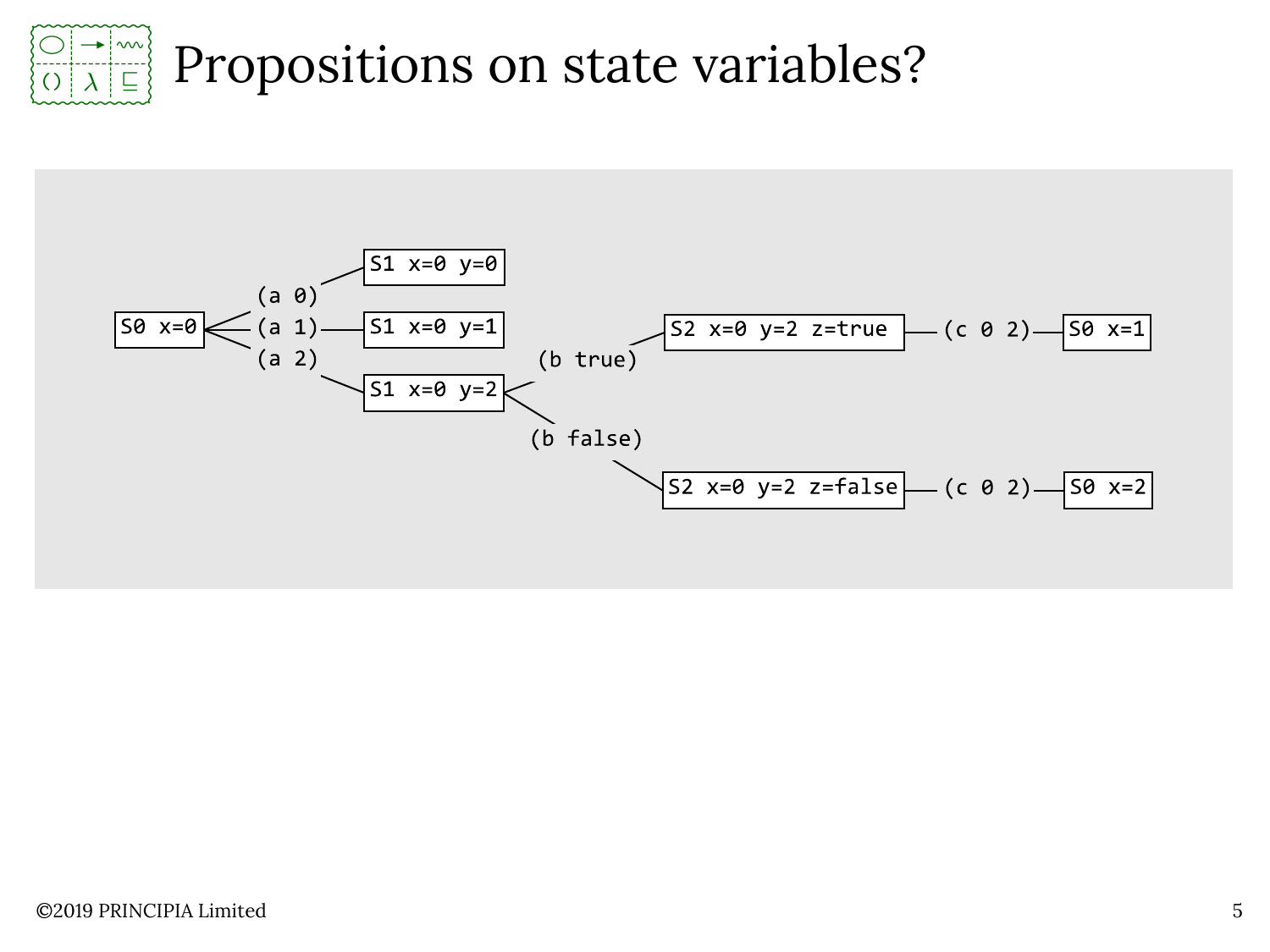#### $\sim$ Propositions on state variables? $\Box$



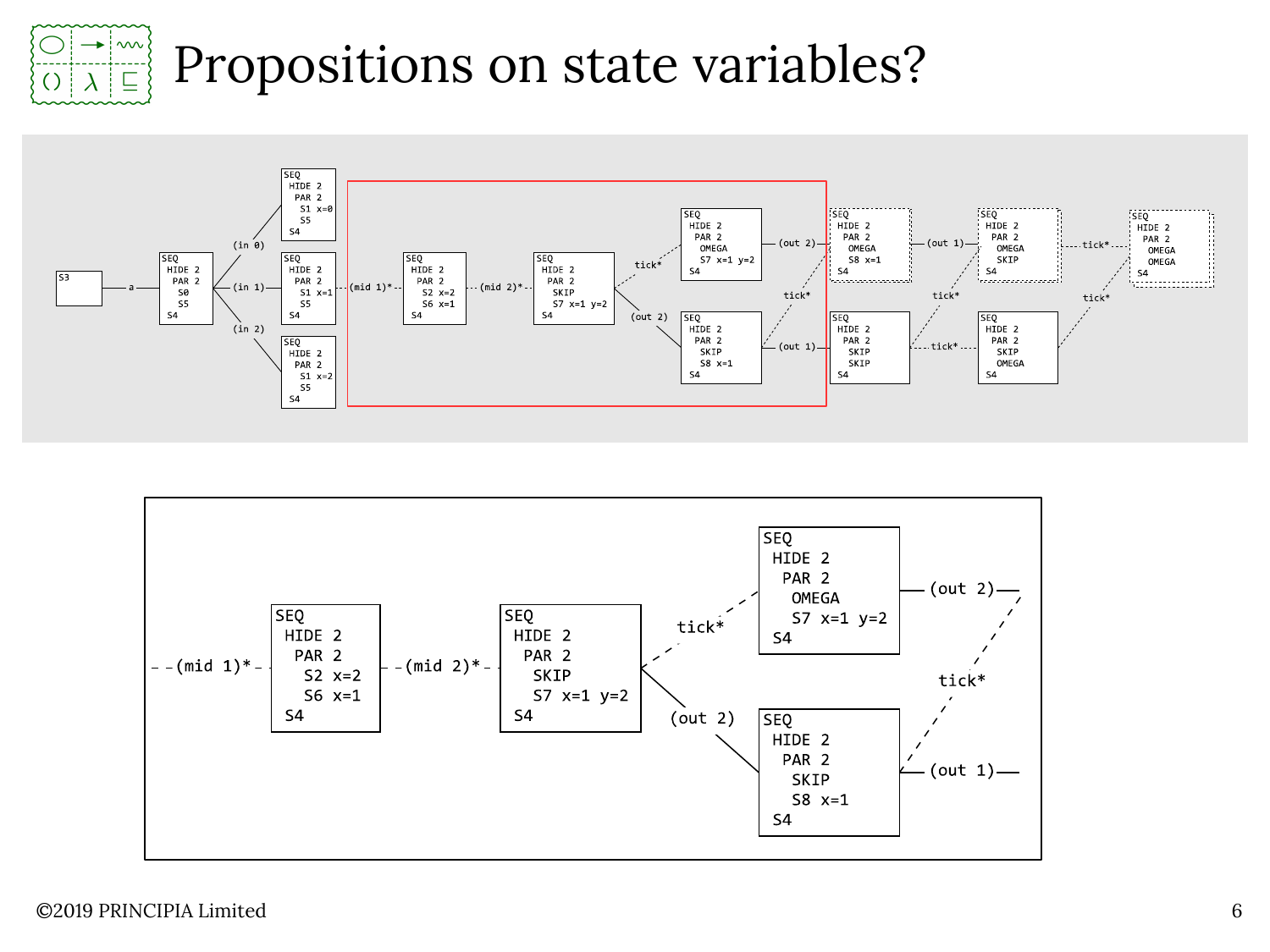

## Model Checking with Temporal Logics

- Two types of propositions:
	- Observants
		- enabled $(\alpha)$  :  $\alpha$  (enabled  $\alpha$ )
		- executed  $(\alpha)$  (executed  $\alpha$ )
		- executed-just( $\alpha$ )  $\alpha$  (executed-just  $\alpha$ )

- Fluents
	- Defned with initiating set *IF* and terminaring set *T<sup>F</sup>* (fluent p (chset lock) (chset unlock abort) false)
	- Can be indexed

(fluent (p (i I)) (chset (a i)) (chset (b i)) true)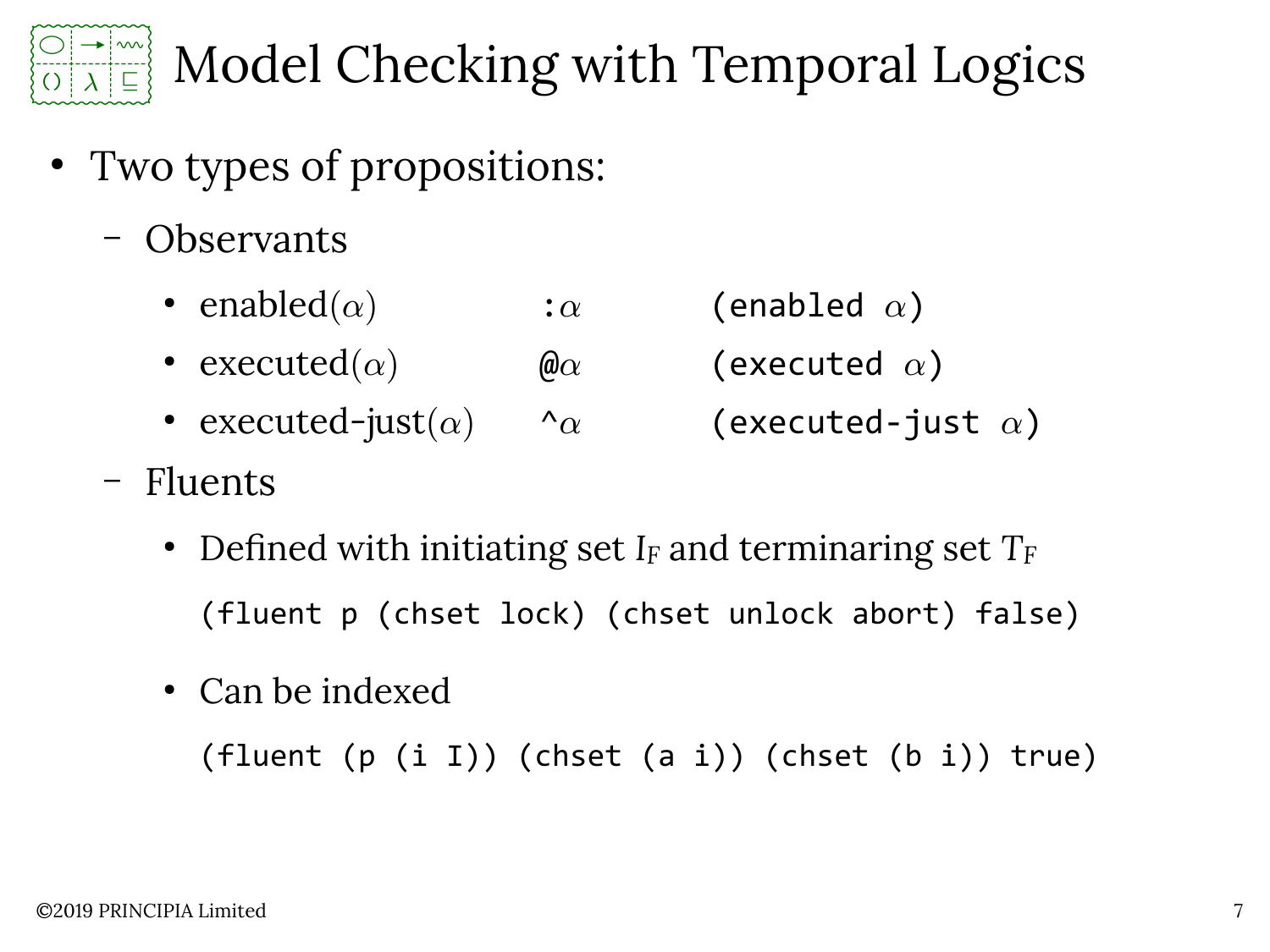



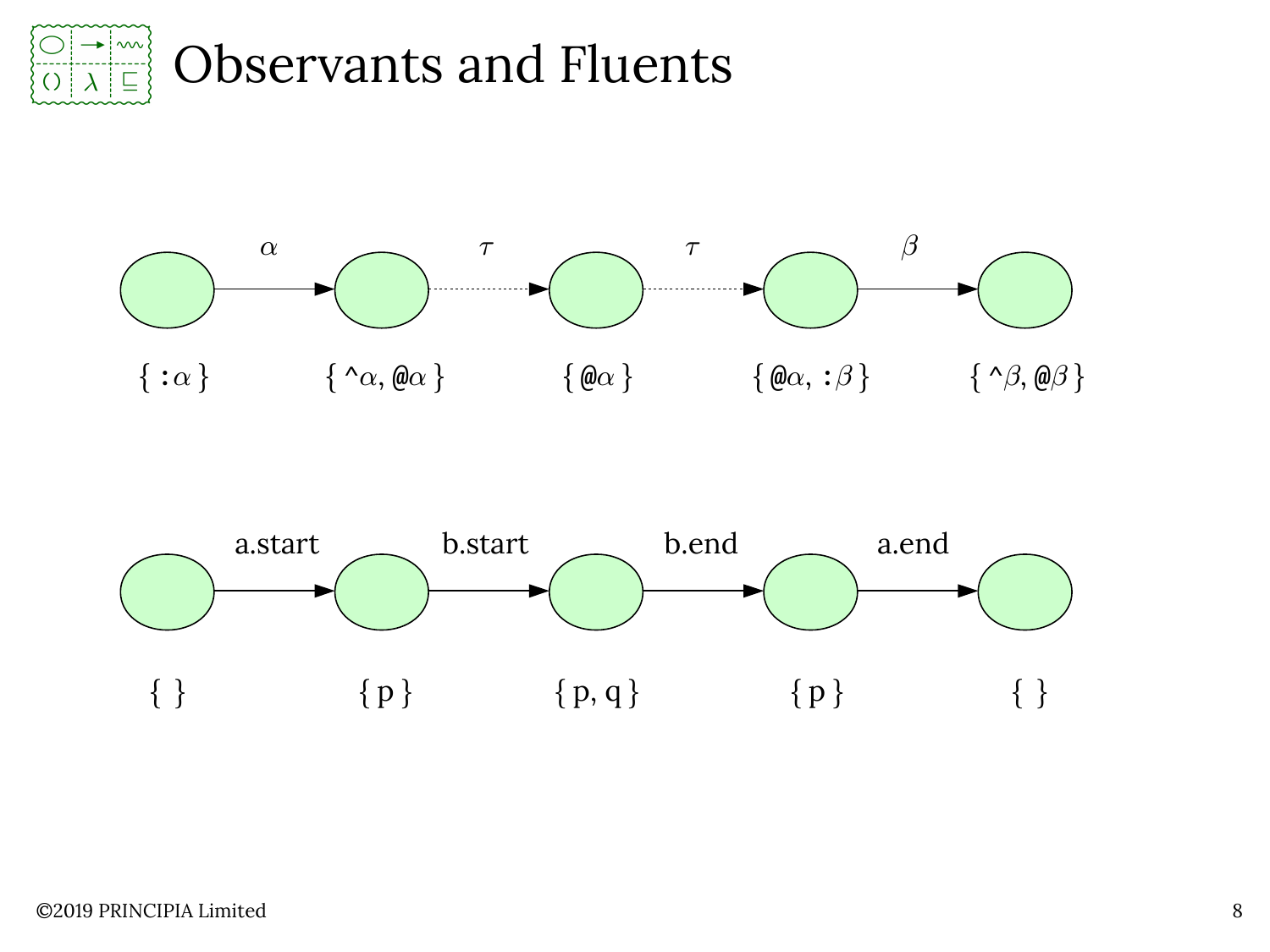



LTS

 $LTS \times$  Fluents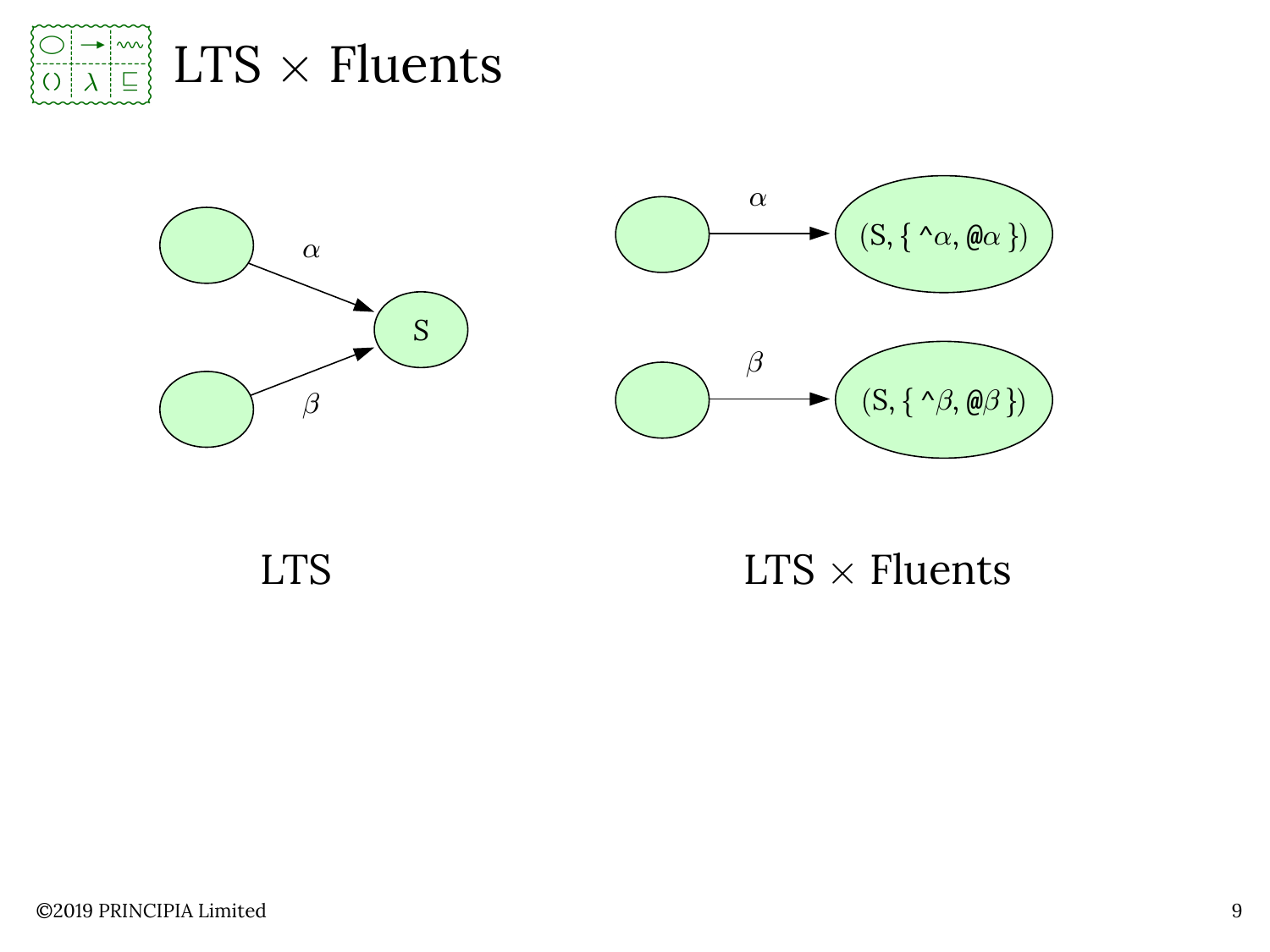

Model Checking with Temporal Logics

- Linear Temporal Logic (LTL)
	- X G F U W R M
- Computation Tree Logic (CTL)
	- EX EG EF EU AX AG AF AU
	- Fairness assumptions
		- Unconditional (unconditional  $\phi$ ) Indexed (xunconditional  $i$   $I$   $\phi_i$ )
		- Strong (strong  $\phi \psi$ ) Indexed (xstrong  $i$  I  $\phi_i$   $\psi_i$ )
		- Weak (weak  $\phi \psi$ ) Indexed (xweak  $i$  I  $\phi_i$   $\psi_i$ )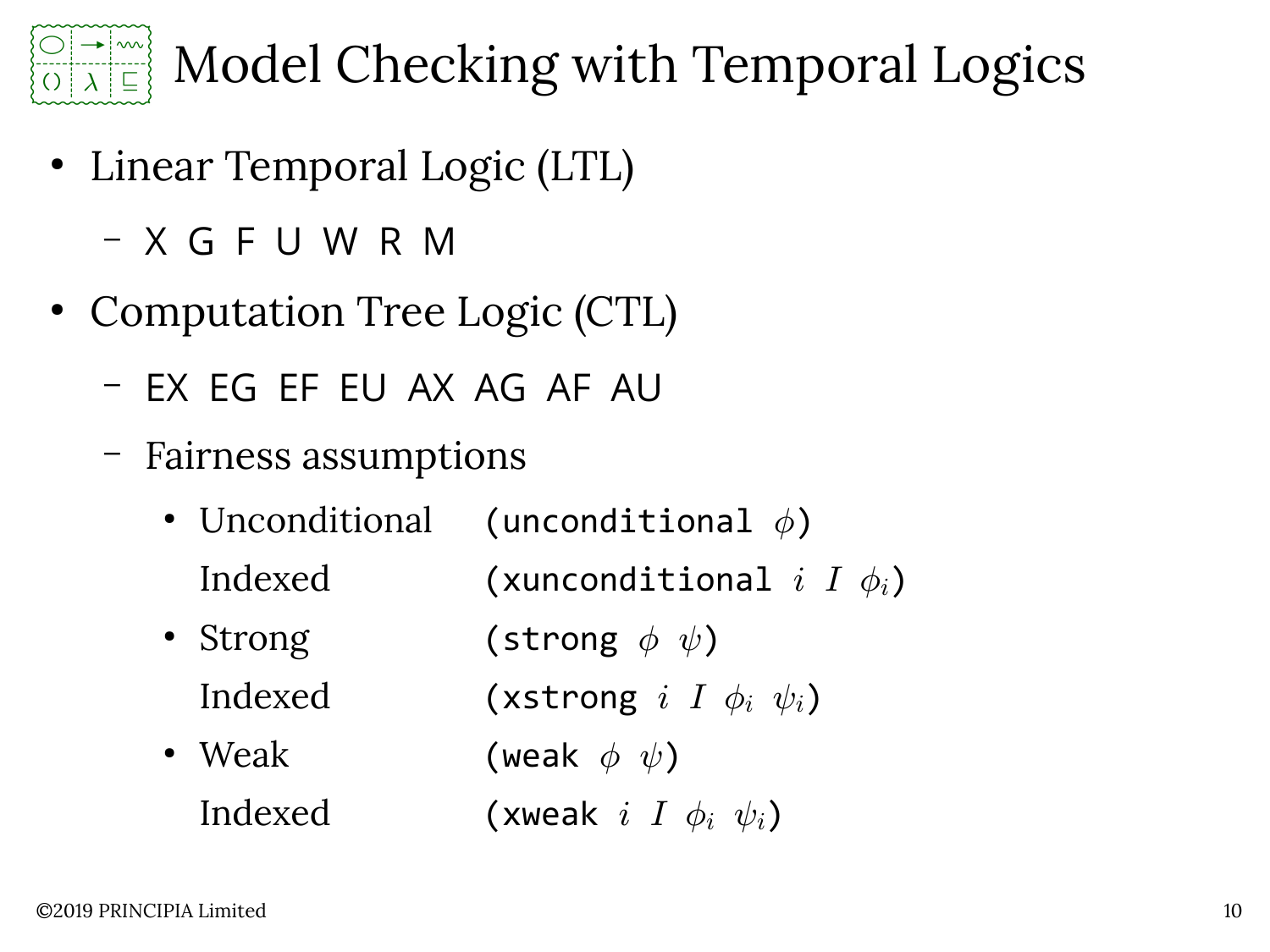

(def P (! a (amb (! b P) (! c P)))) (check (CTL P (and :a (EX (and @a ^a)))))

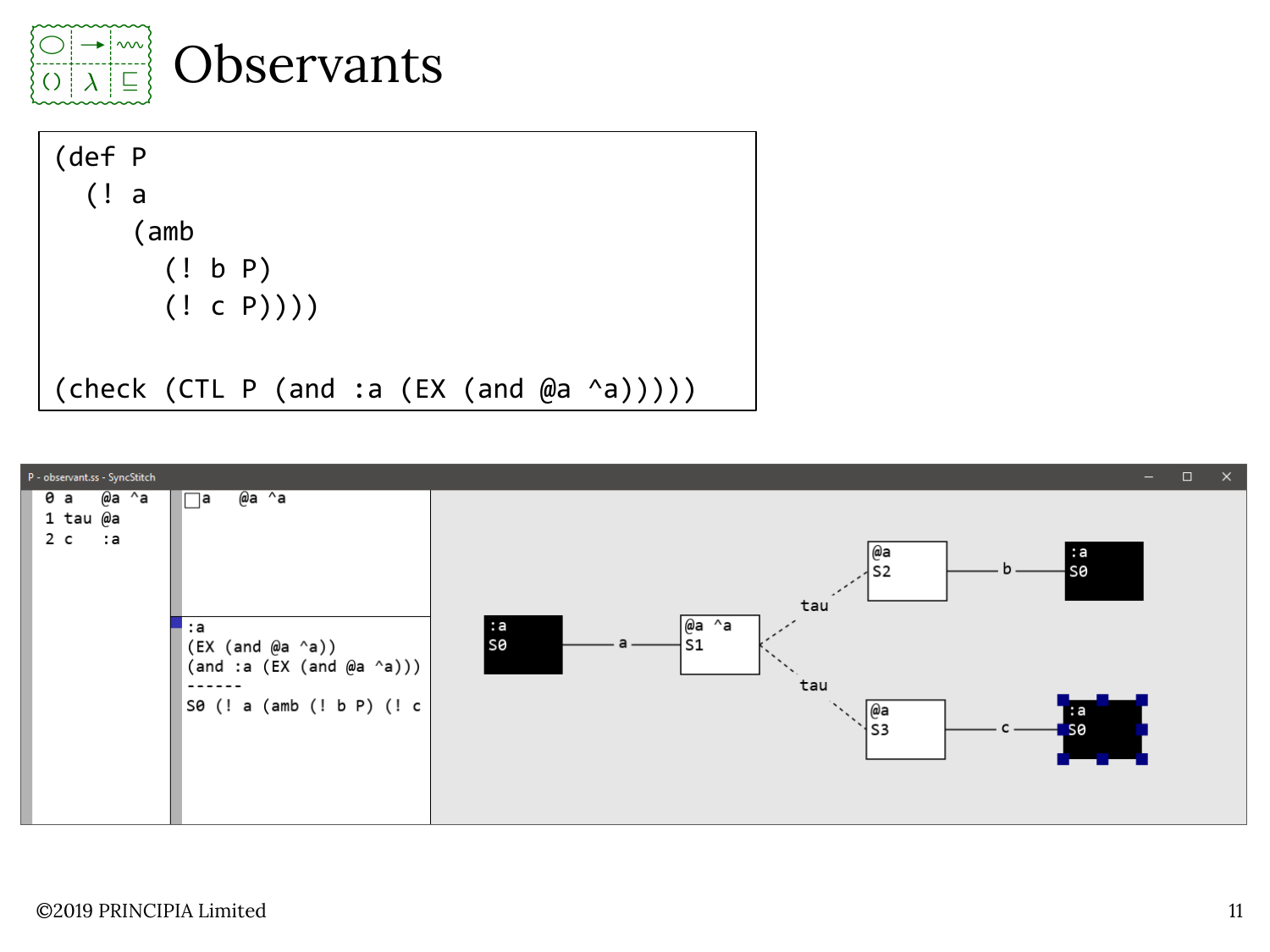

### (fluent (p (i I)) (set (lock i)) (set (unlock i)))

```
(def N 4)
(deftypename I (int 0 N))
```

```
(defch lock I)
(defch unlock I)
```

```
(def MUTEX
   (? lock (i) (! (unlock i) MUTEX)))
```

```
(def (P (i I))
   (! (lock i) (unlock i) (P i)))
```
(def S (par (chset lock unlock)  $(xpar i I (set) (P i))$ MUTEX))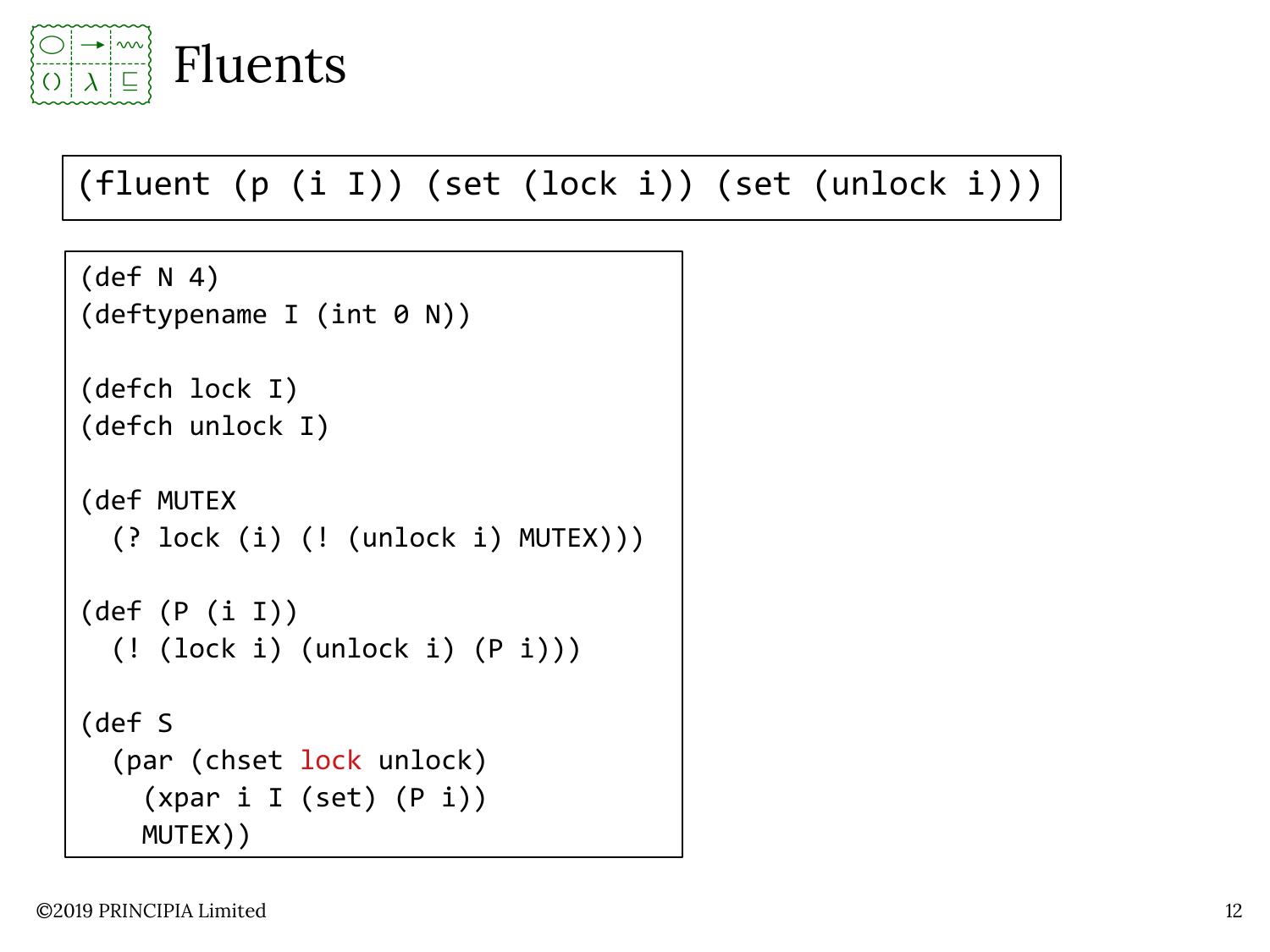

### CTL model checking with fuents

### (check (CTL S (EF (and (p 0) (p 1)))))

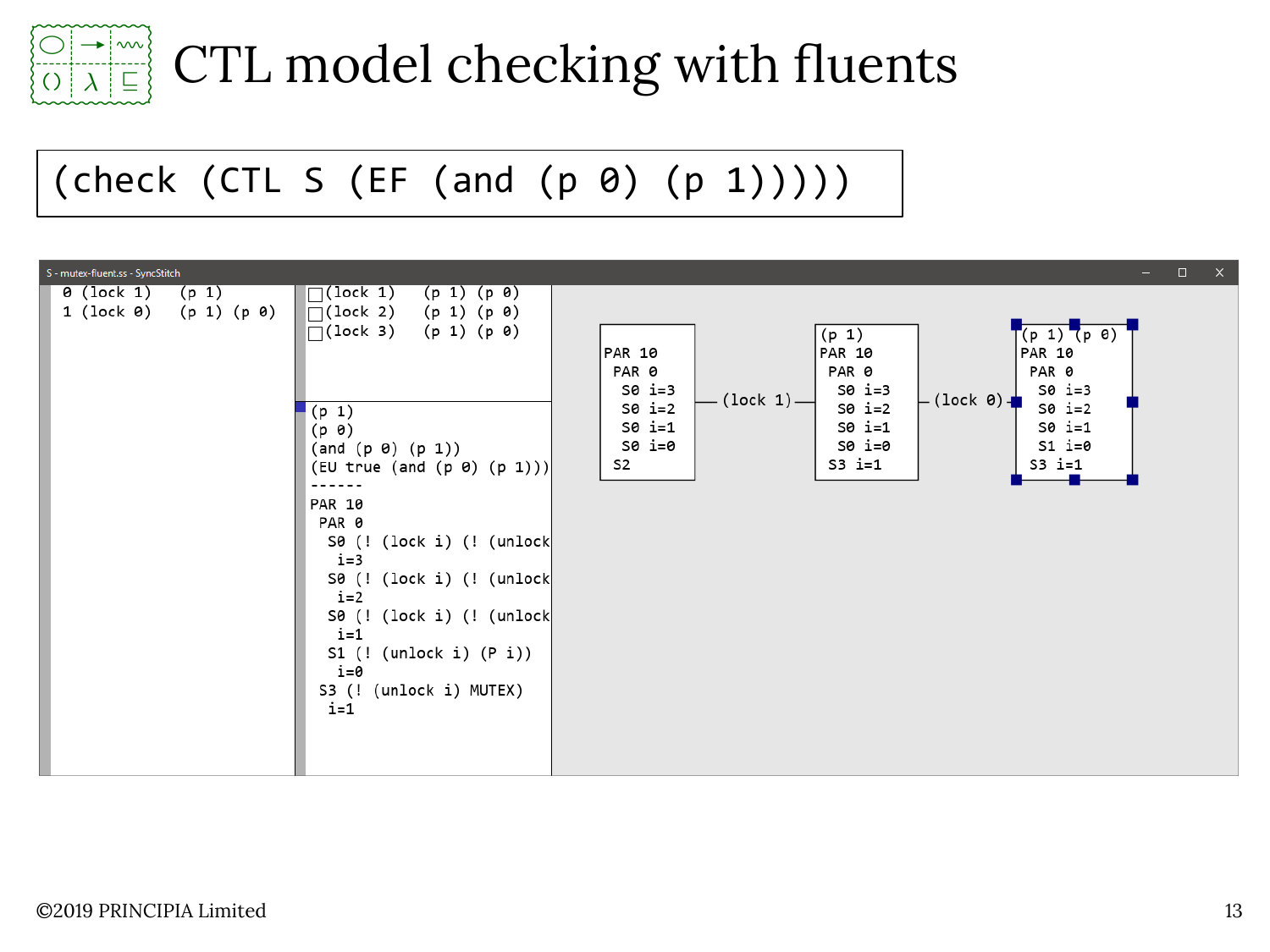



| S - mutex-fluent.ss - SyncStitch                                                                                                                                                                                                                                                                                                                                                                                                                                                                                                                                                                                                                        | $\Box$<br>$\mathbf{x}$                                                                                                                                                                                                                                                                                                                                                                                                |
|---------------------------------------------------------------------------------------------------------------------------------------------------------------------------------------------------------------------------------------------------------------------------------------------------------------------------------------------------------------------------------------------------------------------------------------------------------------------------------------------------------------------------------------------------------------------------------------------------------------------------------------------------------|-----------------------------------------------------------------------------------------------------------------------------------------------------------------------------------------------------------------------------------------------------------------------------------------------------------------------------------------------------------------------------------------------------------------------|
| 0 (lock 3)<br>(p <sub>3</sub> )<br>$\bigcap (\texttt{lock 1})$<br>(p 3)<br>(p<br>(p<br>1)<br>$(p 3)$ $(p 0)$<br>$\Box$ (lock 2)<br>$1$ (lock $\theta$ )<br>(p 3)<br>$(p 2)$ $(p$<br>$\bigcap$ (lock 3)<br>(p 3) (p 0)<br>(p <sub>3</sub> )<br>(p 0)<br>(p 0) (p 3))<br>(and<br>(and (p 0) (p 1)) (and<br>(or<br>(p 1))<br>(or<br>(and (p 0))<br>(and<br>(and (p 0) (p 1)) (and<br>(or<br>(and (p 3) (p 0))<br>(and (p 3) (p 0)) (and<br>(or<br>(and (p 3) (p 0)) (and<br>(or<br>(and (p 0) (p 1)) (and<br>(or<br>(EU true (or (and (p 0) (p<br><b>PAR 10</b><br>PAR 0<br>(lock i) (! (unlock<br>S0 (!<br>$i=3$<br>(lock i) (! (unlock<br>S0 (!<br>$i=2$ | T(p 3) (p 0)<br>(p <sub>3</sub> )<br>PAR 10<br><b>PAR 10</b><br><b>PAR 10</b><br>PAR 0<br>PAR 0<br>PAR 0<br>S0 i=3 $ $<br>S0 i=3 $ $<br>$S0$ i=3<br>$(\text{lock } 3)$ $-$<br>$(\text{lock } \theta)$ -<br>$S0$ i=2<br>$S0$ i=2<br>$S0$ i=2<br>$50 i=1$<br>$S0$ i=1<br>$S0$ i=1<br>$\left  \begin{smallmatrix} 50 & i = 0 \\ 1 & 0 \end{smallmatrix} \right $<br>$SO \ i=0$<br>$S1$ i=0<br>$S3$ i=3<br>$S3$ i=3<br>S2 |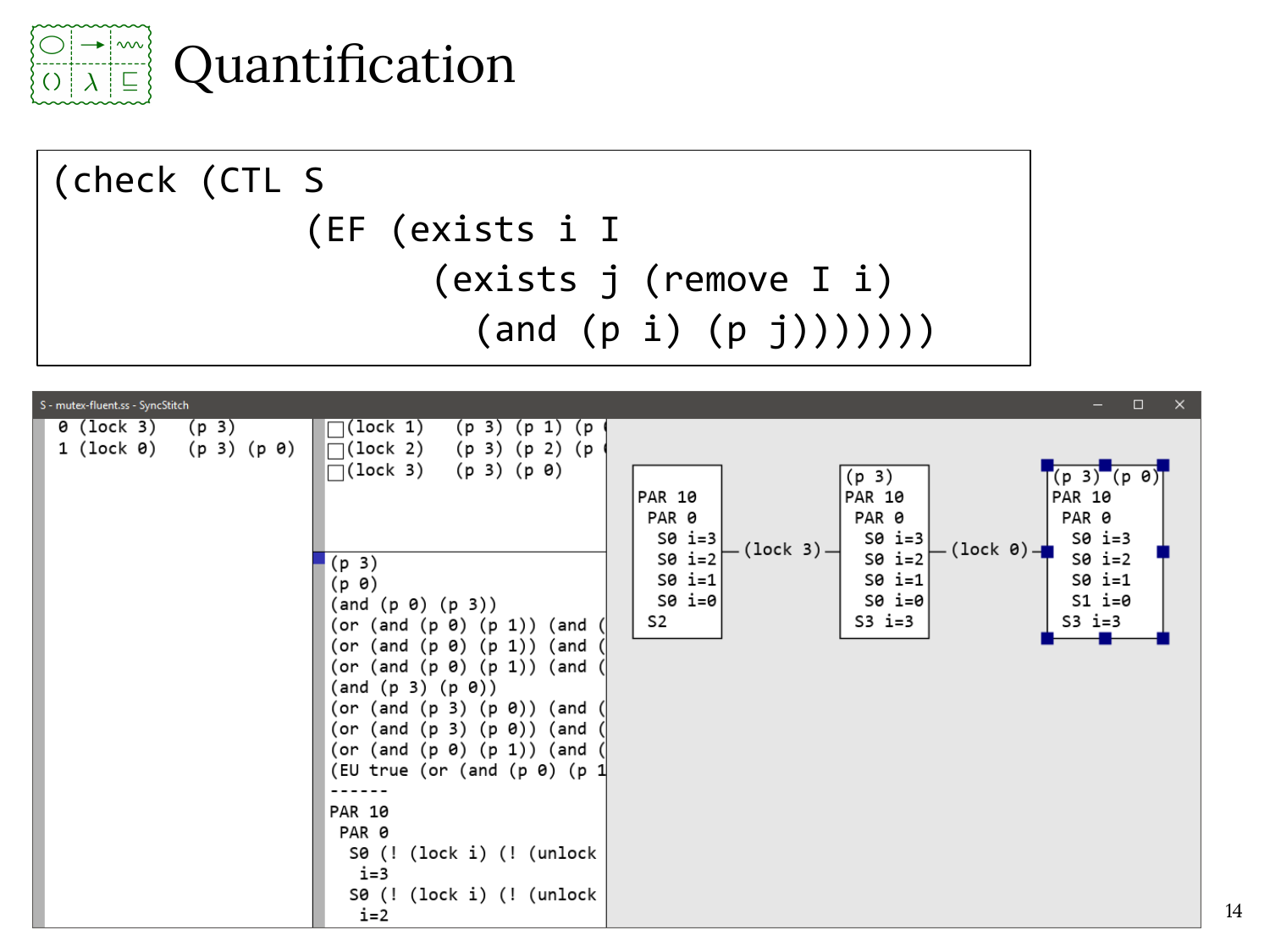

LTL model checking

(fluent p (chset a) (chset b) true) (fluent q (chset c) (chset d) false) (def P (! e c b P)) (check (LTL P (U p q)))



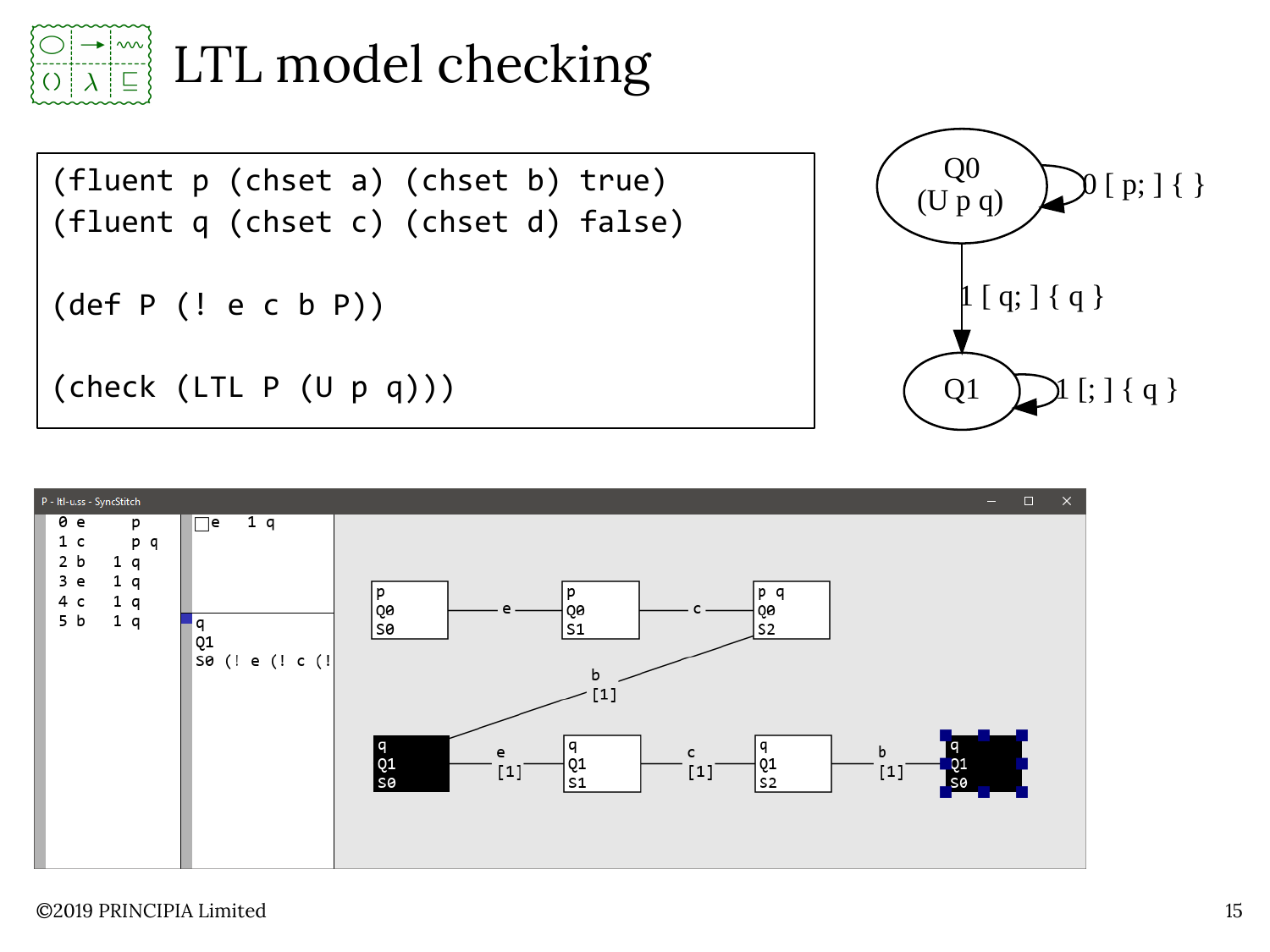# Acceptance cycles of Büchi automaton